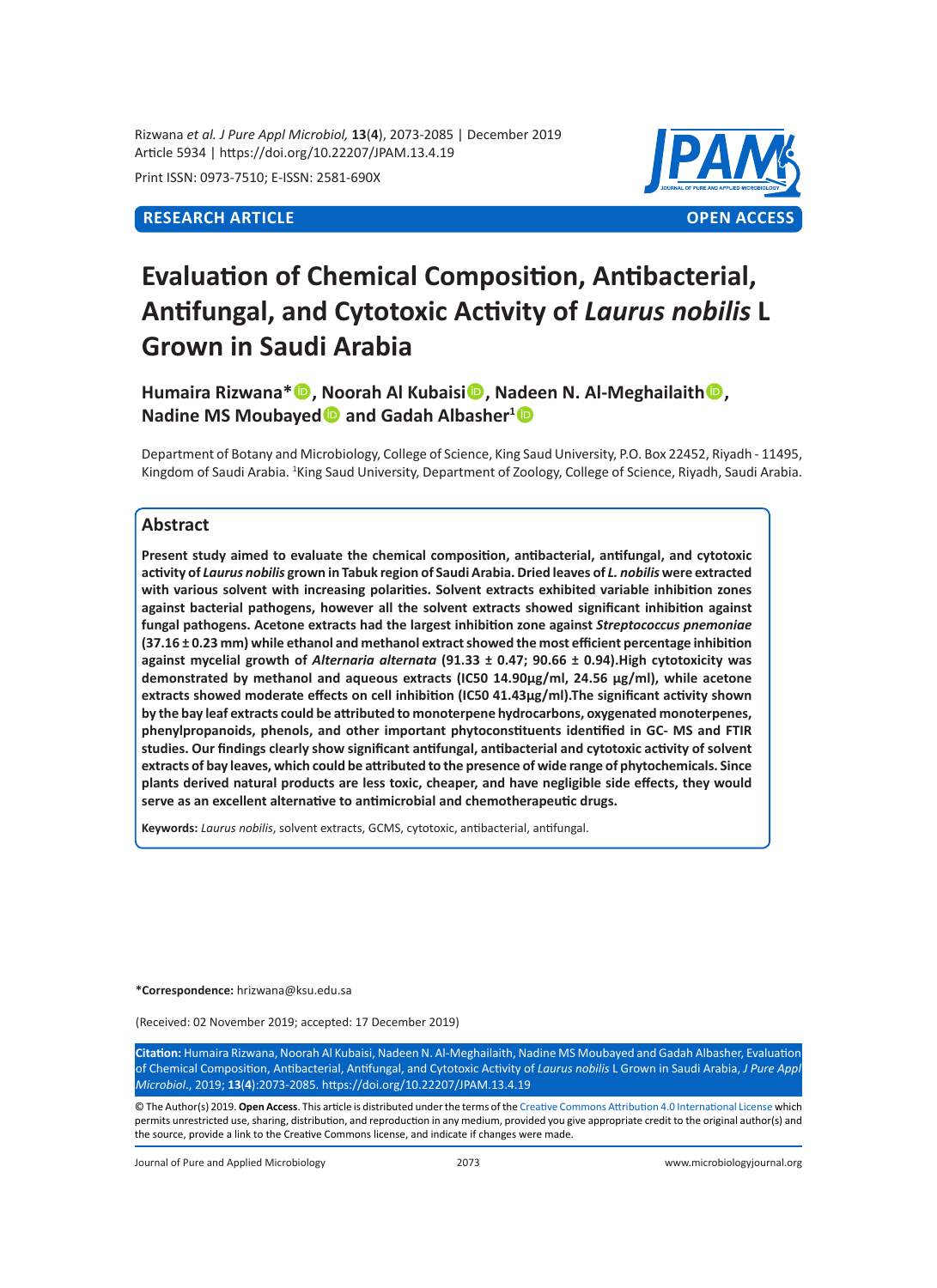# **INTRODUCTION**

Medicinal plants are used worldwide to cure many diseases. Due to the undesirable side effects of modern synthetic pharmaceuticals and the simultaneous increase in microbes with multidrug resistance, traditional herbal approach to cure diseases is in vogue. Saudi Arabia represents one of the most biodiverse areas in the Arabian Peninsula<sup>1</sup>. Tabuk, is located in the Northwest region of Saudi Arabia and is well known for its diverse flora and fauna<sup>2</sup>. Herbal medicine (both native and non-native plants) is an ancient tradition in Saudi Arabia. Plants and their different parts possess a wide array of chemical components, which are used in ethano pharmacological research and have been explored since ages because of their immense benefits.

*Laurus nobilis* (family Lauraceae) is a small tree or shrub, native to the Mediterranean and European region. The leaves are called bay leaves or bay laurel and used as a spice and flavouring agent<sup>3</sup>, to treat flatulence, epigastric pain, gastrointestinal disorders<sup>4</sup>, epilepsy<sup>5</sup>, and have anti-inflammatory, analgesic<sup>6</sup>, antioxidant<sup>7</sup>, antibacterial<sup>8</sup>, antidiarrheal<sup>9</sup>, and antiproliferative<sup>10</sup> properties.

Based on previous reports and literature collected, *L. nobilis* contains several important and potential secondary metabolites which could serve as excellent antimicrobial and anticancer agents. Hence, we explored the chemical composition, antibacterial, antifungal, and anticancer activity of *Laurus nobilis* leaves growing in Tabuk region of Saudi Arabia. To our knowledge, this is the first time leaves from Tabuk have been explored for their anticancer and antimicrobial activity.

### **MATERIALS AND METHODS Plant material**

The leaves of *L. nobilis* were collected from Tabuk region during the month of February (2018), and identified by Dr Najat Bukhari and Dr Mona Al Wahibi, Plant Taxonomist, Department of Botany. The leaves were thoroughly washed, dried, and grinded to fine powder, and used for the experiments throughout the research.

### **Preparation of Extracts**

Preparation of extracts was done by following the method of Do *et al.*<sup>11</sup>, with minor modification. Various solvents (Water, ethanol, methanol, acetone, ethyl acetate, and chloroform) with increasing polarities were used for extraction purposes. Twenty grams of powdered leaves were added to 100 ml of water, separately in conical flasks and shaken on a rotator shaker for 24 h. Further, the crude extracts were filtered and dried using rotary evaporator, after which their extraction yields were calculated. The dried residues were reconstituted with respective mother solvents to obtain a fixed final volume of extracts.

#### **Microorganisms**

All the bacterial and fungal isolates used in the study were procured from King Khaled hospital, Riyadh, Saudi Arabia. The bacterial strains screened were *Enterococcus faecalis* (ATCC 29212), *Staphylococcus aureus* (ATCC 25923), *Streptococcus pneumoniae* (hospital isolate), and *Proteus mirabilis* (hospital isolate). Fungal strains screened were *Fusarium solani*, *Fusarium oxysporum*, *Alternaria alternata*, and *Bipolaris* sp. Nutrient agar was used to maintain all the stock cultures of bacteria, while PDA was used for fungi. **Antibacterial Activity**

The antibacterial activity of the crude solvent extracts was performed by using well diffusion method<sup>12</sup>. Sterile nutrient broth (10 ml) was inoculated with fresh bacterial cultures and incubated for 24 h at 37°C. The cultured broth was adjusted to 10<sup>8</sup> CFU/ml corresponding to a turbidity of 0.5 McFarland standards. A fixed volume (10µl) of the quantified broth was evenly spread on Muller Hinton agar plates and allowed to dry. After drying, the agar was aseptically punched using cork borer (6 mm) to make wells. Each well was filled with 50µl of the crude solvent extract and incubated for 24 h at 37°C. Positive control was antibiotic disc of Tetracycline (30µg), while the extracting solvents served as negative control. **Antifungal Activity**

The effect of solvent extracts on mycelial growth of test fungi was determined using poisoned food method<sup>13</sup>. Sterile petri plate was loaded with extract (1 ml) followed by addition of potato dextrose agar (19 ml) and the mixture was gently swirled to allow thorough mixing. Plates with amended media were allowed to solidify, after which a mycelial plug was placed centrally in the amended plate. Mycelial plugs (6 mm) were removed from the periphery of culture plates with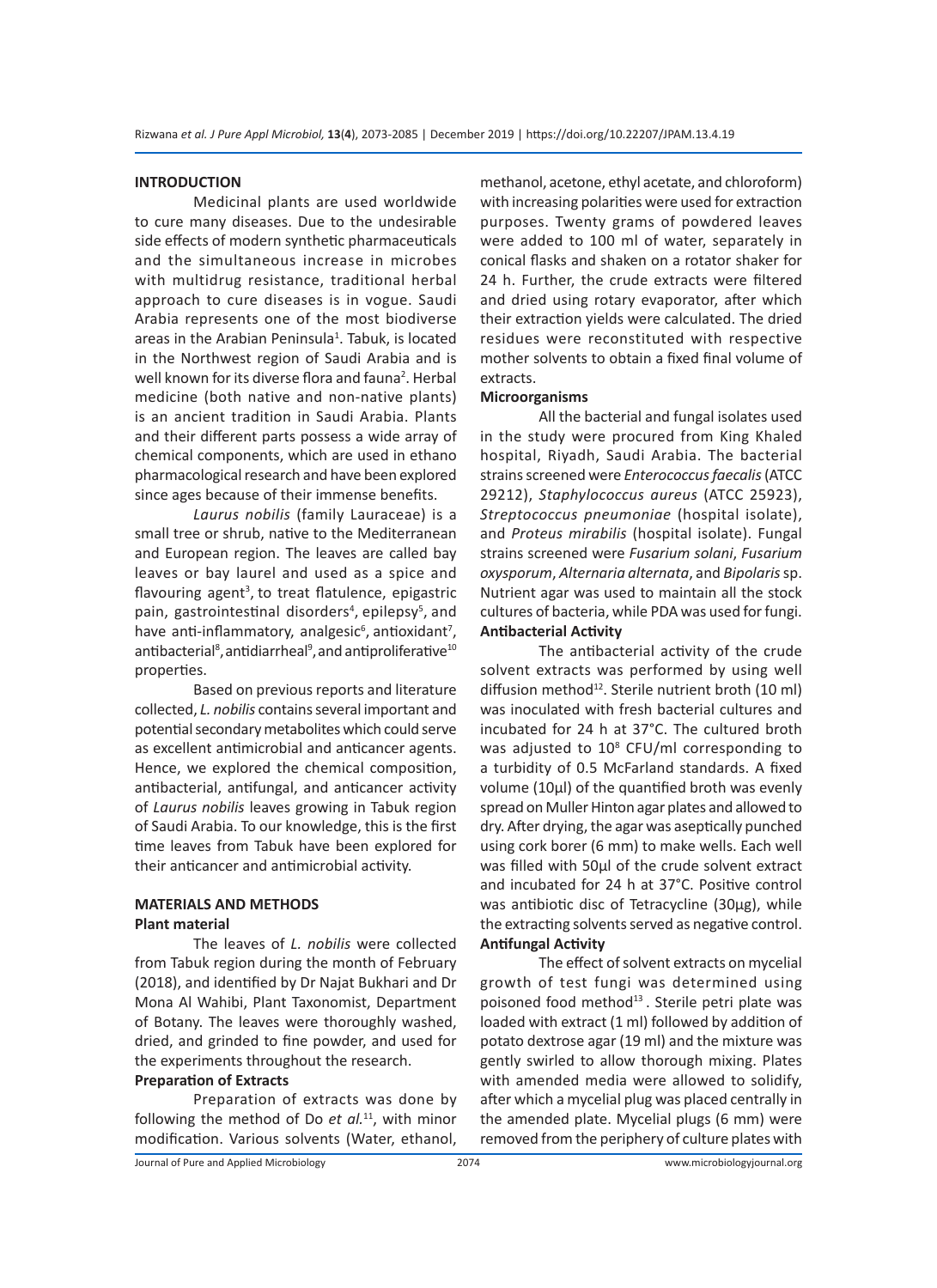actively growing mycelia (10 days). Culture plates were then incubated at  $25 \pm 2^{\circ}$ C. Measurements were taken when the control plate showed growth covering the entire plate. Control plate contained media without any treatment (without extract). The assay was performed in triplicates and their mean values were noted.

The following formula was used to calculate the percentage inhibition of mycelial growth.

# $PI = (C_o - T_e)/C_o \times 100$

where PI stands for percentage inhibition, -T<sub>e</sub> is the treatment and C<sub>o</sub> denotes the mean growth rate of control

# **Minimum Inhibitory Concentration (MIC)**

Broth dilution method was used to determine the Minimum Inhibitory Concentration of both fungi and bacteria, by following the standard method of CLSI with slight modification<sup>14,15</sup>. Muller Hinton broth (bacteria) and Potato dextrose broth (fungi) were used to prepare a double fold dilution of extracts in the range 0.125mg/ml -32mg/ml. Equal amount of broth and extract were added to a sterile test tube containing 5X10<sup>5</sup> CFU/ ml bacterial spore suspension and 2X10<sup>6</sup> CFU/ ml of fungal spore suspension separately. The tubes were incubated at 37°C for 24h (bacteria) and 25 ± 2°C for 7-9 days (fungi). The lowest concentration showing no visible growth was regarded as its MIC. The assay was performed in triplicates and their mean values were noted.

# **Minimum bactericidal concentration (MBC) and Minimum fungicidal concentration (MFC)**

The Minimum bactericidal (MBC) concentration and Minimum fungicidal concentration (MFC) tests were conducted as an adjunct to MIC assay $^{16}$ . The lowest concentration inhibiting the growth of test pathogens in tubes were transferred on the respective agar plates, Muller Hinton Agar for bacteria and Potato Dextrose agar for fungi. The subcultured plates were incubated at 37°C for 24h (bacteria) and 25 ± 2°C for 7-9 days (fungi). Concentrations that did not show any growth on respective agar medium were regarded as their MBC and MFC.

### **MTT Assay and IC50 Values**

Cell viability was evaluated by MTT assay (3--[4, 5-dimethylthiazol-2-yl]-2,5 diphenyl tetrazolium bromide) as described by Zhi-Dong *et al.*<sup>17</sup>, with slight modification. To a 96 well plate, 100µl of Hela cells was added at a  $concentration of 2x10<sup>5</sup>$  cell/well and allowed to settle for 24 h. Cells were maintained in their respective medium. After 24 h incubation, various concentrations of solvent extracts were added to the wells and further incubated for 24 h. After the incubation, 100µl (5 mg/ml) of 0.22µm filter-sterilized 3-(4,5-dimethylthiazol-2 yl)-2,5-diphenyltetrazolium bromide (MTT, Sigma Aldrich, UK) was added to the wells at 37°C. Cells treated with MTT solution were incubated for 4 h, and DMSO (100µl) was later added to solubilize formazan crystals. The plate was finally read using a 96 well plate reader (Molecular Devices -SPECTRA max- PLUS384) at 570 nm. DMSO served as negative control and Doxorubicin was positive control.

# **GC -MS Analysis**

Acetone extracts of *L. nobilis* were used for gas chromatography-mass spectrometry (GC/ MSD) analysis, using Agilent technologies model 7890GC coupled with a mass detector Agilent 5975 GC/MSD. Agilent J&W HP-5MS (phenyl methyl siloxane, 30 m ׳ 0.25 mm, 0.25µm) analytic column was also used in the analysis, and helium (1 mL/ min) was used to separate components. Following are the standardised parameters adopted during the GC extraction: oven temperature of 45°C (2 min) was increased to a temperature of 200°C at the rate of 3°C/min, solvent delay time was 5 min, inlet line temperature was 200°C, and ion source temperature was 230°C. Mass spectra were taken at 70 eV, and acquisition mode-scan was 40-550 am. Ninety minutes was the GC run time. The interpretation of mass spectrum and identification of phytocompounds present in the extracts were performed using the database of NIST libraries. **FTIR** 

Nicolet 6700 spectrometer (Thermo Scientific, USA) equipped with DTGS detector and beam splitter was used in studying the IR spectrum of methanol and aqueous extracts. The IR spectrum obtained was analysed (OMNIC software) and scanned in the range of 400 4000 cm-1.

#### **Statistical Analysis**

All the tests in the present study were performed in triplicates and the data obtained are expressed as the mean ± standard deviation (S.D.). Cytotoxicity graph was generated in excel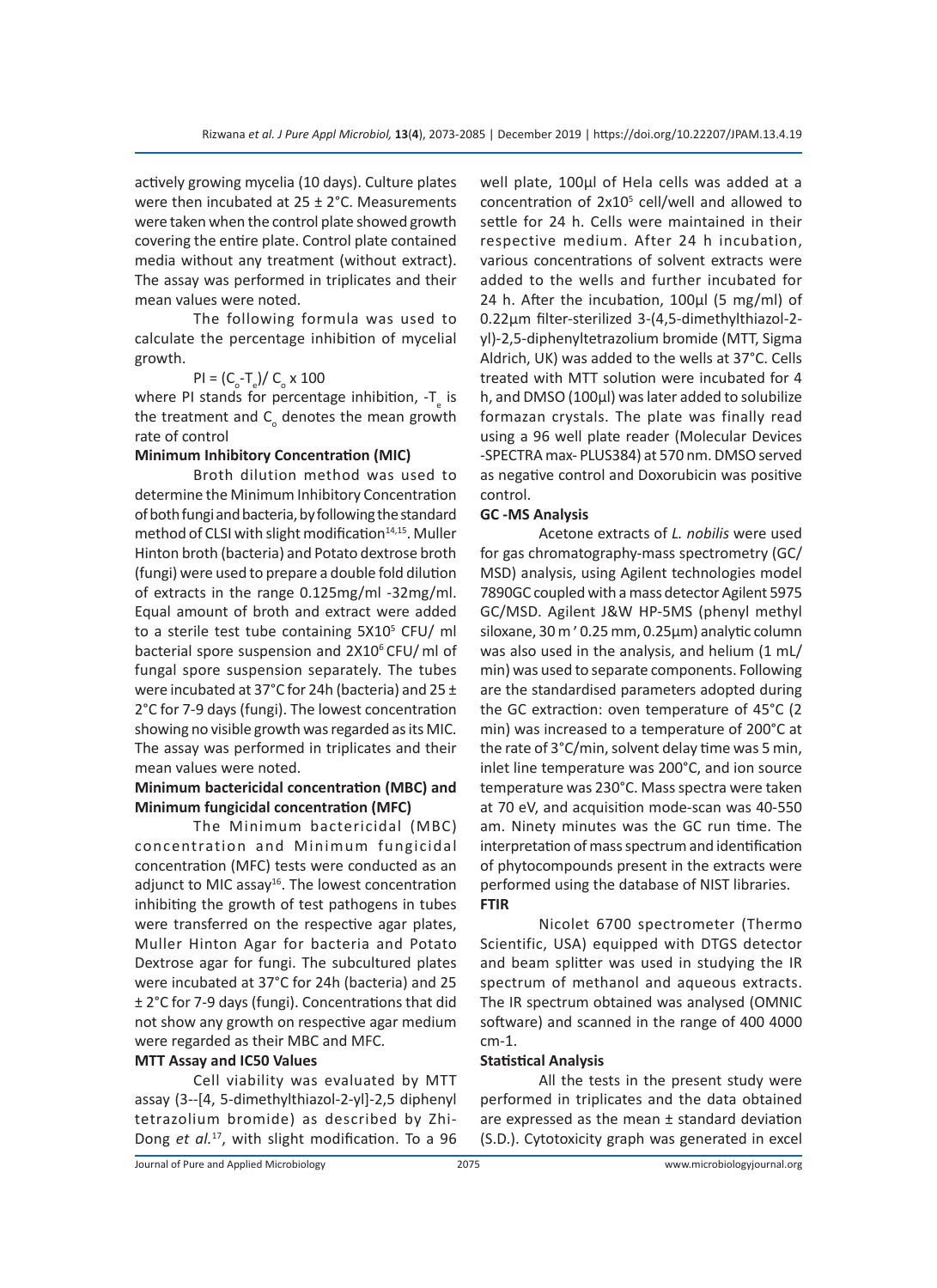as percentage cell viability using dose dependent curves. Graph pad prism (Version 7.00 for Windows GraphPad Software Inc.) was used in calculating the  $IC_{50}$  by generating standard curve with regression analysis.

# **RESULTS**

# **Extraction**

Solvents with increasing polarity were used for extraction purpose. Methanol extracts gave the highest yield (52%) followed by ethanol (49%), water (27%), acetone (12%), ethyl acetate (12%) and chloroform (10%).

# **Antibacterial Activity**

Solvent extracts of *L. nobilis* examined in the present study exhibited significant antibacterial activity except the aqueous extracts (Table 1). Acetone extracts followed by ethyl acetate and methanol displayed significant inhibition against all the bacterial isolates tested. However, aqueous extracts were least inhibitory. Maximum zone of inhibition was observed with acetone extracts (37.16  $\pm$  0.23) and ethyl acetate extracts (25.00  $\pm$ 0.81) against *S. pneumonia. Proteus mirabilis* was also strongly inhibited by acetone extracts (24.00 ± 0.81)

# **Antifungal Activity**

Bay leaf extracts demonstrated significant inhibition against radial mycelial growth of test fungi (Table 2). It was noticed that methanol and ethanol extract effectively inhibited mycelial growth of *A. alternata, F. solani and F. oxysporum.*  Highest inhibitory activity was observed by ethanol and methanol extracts against *A. alternata* (91.33 ± 0.47; 90.66 ± 0.94). Aqueous extracts exhibited least antifungal activity amongst all the extracts screened.

# **MIC, MBC and MFC of** *L. nobilis* **extract against test isolates**

The results of MIC, MBC and MFC are shown in Table below (Table 3, 4). The MIC and MBC values for both bacteria and fungi ranged between 8 to >32 mg/ml. All the bacterial strains were inhibited by acetone extracts with an MIC of 0.125 - 2 mg/ml. In general, aqueous extracts could not inhibited the growth of *E. coli*, *P. mirabilis* and *S. pneumoniae* at 32 mg/ml and were least inhibitory towards *S. aureus* and *E. faecalis*  (>32mg/ml). The MIC values for ethanol and methanol extracts against fungi ranged between 0.125 - 0.25 mg/ml while the MFC was 0.125 - 0.5 mg/ml. *Bipolaris sp* was inhibited by all the extracts in the range of 0.125 -16 mg/ml. Aqueous extracts could not inhibit *F.solani* and *F.oxysporum* at 32 mg/ml.

#### Cytotoxic Activity of Extracts and IC<sub>50</sub>

All the crude extracts were tested for their in vitro anticancer activity against HeLa cell through MTT assay. Fig. 1 shows the cell viability of extracts (in a dose dependent manner). All the extracts inhibited HeLa cells, except ethyl acetate extracts. Cell viability data is presented on a graph, at the highest concentration of 100µg/ml. Aqueous extracts, acetone, and methanol extracts caused 86%, 58%, and 76% inhibition respectively. The  $IC_{50}$  for methanol, aqueous, and acetone

**Table 1.** Inhibitory Activity of *Laurus nobilis* Solvent Extracts Against Pathogenic

| <b>Bacterial Strains</b> | Solvent Extract Examined -Zone of Inhibition (mm) |             |             |             |             |               |             |
|--------------------------|---------------------------------------------------|-------------|-------------|-------------|-------------|---------------|-------------|
|                          | Aqueous                                           | Methanol    | Ethanol     | Acetone     | Chloroform  | Ethyl Acetate | Control     |
| Escherichia coli         | ΝI                                                | $8.66 \pm$  | $9.00 \pm$  | $23.33 \pm$ | $24.00 \pm$ | $17.00 \pm$   | $35.66 \pm$ |
|                          |                                                   | 0.47        | 0.00        | 0.94        | 0.81        | 0.81          | 0.62        |
| Proteus                  | $12.16 \pm$                                       | $15.33 \pm$ | $18.33 \pm$ | $24.00 \pm$ | ΝI          | $28.00 \pm$   | ΝI          |
| mirabilis                | 0.23                                              | 0.47        | 1.24        | 0.81        |             | 0.00          |             |
| Staphylococcus           | $11.33 \pm$                                       | $12.66 \pm$ | $10.00 \pm$ | $16.66 \pm$ | $15.00 \pm$ | $8.33 \pm$    | $34.16 \pm$ |
| aureus                   | 1.02                                              | 0.47        | 1.62        | 0.94        | 0.00        | 0.94          | 0.23        |
| Streptococcus            | ΝI                                                | $22.00 \pm$ | $17.33 \pm$ | $37.16 \pm$ | $19.00 \pm$ | $25.00 \pm$   | ΝI          |
| pnemoniae                |                                                   | 0.40        | 0.47        | 0.23        | 0.40        | 0.81          |             |
| Enterococcus             | $10.33 \pm$                                       | $18.66 \pm$ | $16.00 \pm$ | $24.00 \pm$ | $11.33 \pm$ | $21.66 \pm$   | $26.00 \pm$ |
| faecalis                 | 0.94                                              | 0.62        | 0.62        | 0.00        | 0.47        | 1.24          | 0.72        |

All data are expressed as mean ± standard deviation, where n = 3. Control Tetracycline. NI - not inhibited.

Journal of Pure and Applied Microbiology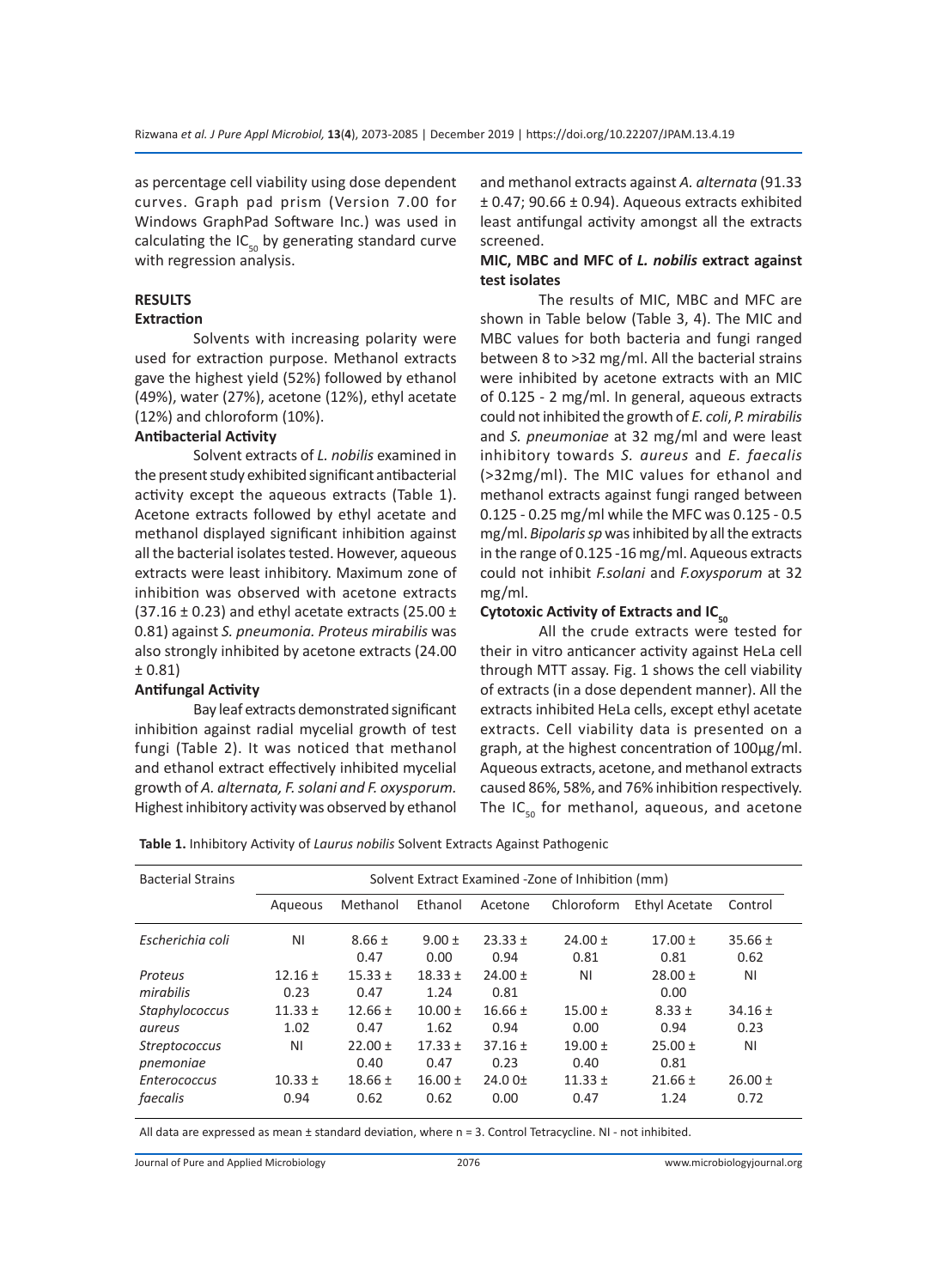| Fungi Tested                            | Solvent extracts examined-Percentage Inhibition(%) |                                    |                                    |                                    |                                      |                                    |                                    |
|-----------------------------------------|----------------------------------------------------|------------------------------------|------------------------------------|------------------------------------|--------------------------------------|------------------------------------|------------------------------------|
|                                         | Agueous                                            | Methanol                           | Ethanol                            | Acetone                            | Chloroform                           | Ethyl Acetate                      | Control                            |
| Fusarium solani                         | $38.33 \pm$<br>0.47                                | $81.00+$<br>0.81                   | $84.66 \pm$<br>0.94                | $62.33 \pm$<br>0.47                | $57.00 \pm 0.70$                     | 50.66 $\pm$<br>0.62                | $88.00 \pm$<br>0.70                |
| Fusarium<br>oxysporum                   | $36.00 \pm$<br>0.81                                | $78.33 \pm$<br>1.24                | $80.00 \pm$<br>0.81                | 56.16 $\pm$<br>1.02                | $70.66 \pm 0.94$                     | $62.00 \pm$<br>1.00                | $86.33 \pm$<br>0.47                |
| Alternaria<br>alternata<br>Bipolaris sp | 50.16 $\pm$<br>0.23<br>$42.66 \pm$                 | $90.66 \pm$<br>0.94<br>$77.33 \pm$ | $91.33 \pm$<br>0.47<br>$76.00 \pm$ | $34.00 \pm$<br>0.81<br>55.66 $\pm$ | $45.00 \pm 1.08$<br>$79.00 \pm 0.40$ | 48.66 $\pm$<br>0.94<br>$60.00 \pm$ | $90.00 \pm$<br>0.81<br>$84.16 \pm$ |
|                                         | 0.62                                               | 0.84                               | 0.00                               | 1.02                               |                                      | 1.62                               | 1.02                               |

**Table 2.** Inhibitory Activity of Laurus nobilis Solvent Extracts Against Fungal strains.

All data are expressed as mean ± standard deviation where n = 3. Control- Voriconazole

extracts was 14.90 µg/ml, 24.56 µg/ml, and 41.43 µg/ml respectively.

#### **GC-MS**

Crude acetone extract exhibited significant antimicrobial and cytotoxic activities, hence was subjected to GCMS analysis. Acetone extracts showed the presence of monoterpene hydrocarbons, oxygenated monoterpenes, phenylpropanoids, phenols and many others important compounds as shown in Table 5. Chemical composition of acetone extracts showed the presence of compounds such as Bicyclo (3.1.1) hept-2-ene,2,6,6-trimethyl , 6,6-Dimethyl-2-methylenebicyclo[3.1.1] heptane (α and β pinene**),** o-xylene, p-xylene, 3-carene, terpenyl acetate, γ terpinene, eugenol, phenol, 2-methoxy-4(2propenyl)-acetate, Camphene, and 9-Hexadecen-1-ol,(Z), Phenol,2-methoxy-4- (2-propenyl)-acetate,Cyclohexene.1-methyl-4-(1 methylethylidene) and Terpineol acetate.

#### **FTIR**

FTIR of methanol and aqueous extract was performed, as these extracts demonstrated significant antifungal and cytotoxic activity. IR spectroscopy of methanol and aqueous extract show a broad peak at 3295 cm $^{-1}$  and 3285 cm $^{-1}$ , these peaks denotes the presence of phenolic compounds such as eugenol and terpineols. The two peaks in methanol extract at 2946 cm<sup>-1</sup> and 2834 cm<sup>-1</sup> are due to C-H asymmetric and symmetric stretching of proteins, lipids and carbohydrates, while the peaks at 2169  $cm<sup>-1</sup>$  and 2018 cm<sup>-1</sup> are due to C=C stretches of alkyne molecules, similar peaks were also observed in aqueous extracts at 2026 and 2217 cm<sup>-1</sup>. The peak at 1647 cm $^{-1}$  & 1634 cm $^{-1}$  in methanol and aqueous are related to C=C stretching of the terpenes such as pinene, cymene and terpinene. The small peaks between  $1947 \text{ cm}^{-1}$  - 1990 cm<sup>-1</sup> were from C=C

| Solvent extract examined (mg/ml) |            |            |            |            |            |            |            |            |            |               |               |               |
|----------------------------------|------------|------------|------------|------------|------------|------------|------------|------------|------------|---------------|---------------|---------------|
| <b>Bacteria</b>                  |            | Agueous    | Methanol   |            | Ethanol    |            | Acetone    |            | Chloroform |               | Ethyl acetate |               |
| tested                           | <b>MIC</b> | <b>MBC</b> | <b>MIC</b> | <b>MBC</b> | <b>MIC</b> | <b>MBC</b> | <b>MIC</b> | <b>MBC</b> | <b>MIC</b> | <b>MBC</b>    | <b>MIC</b>    | MBC           |
| E. coli                          | ΝI         | ΝI         | ΝI         | ΝI         | >32        | ΝT         | 0.25       | 1          | 0.25       |               |               | $\mathcal{L}$ |
| P. mirabilis                     | ΝI         | ΝI         | 8          | 16         | 4          | 8          | 0.125      | 0.125      | ΝI         | ΝT            | 0.125         | 0.25          |
| S. aureus                        | >32        | NT         | 32         | NT         | ΝI         | ΝI         | 0.25       | 0.5        | 2          | $\mathcal{P}$ | ΝI            | ΝI            |
| S. pneumoniae                    | ΝI         | ΝI         | 0.125      | 0.5        | 2          | 8          | 0.125      | 0.125      | 0.5        | 0.5           | 1             | <sup>2</sup>  |
| E. faecalis                      | >32        | ΝI         | 0.125      | 0.25       | 0.25       | 0.25       | 0.125      | 0.125      | 16         | 32            | 0.125         | 0.25          |

**Table 3.** Minimum Inhibitory and Minimum Bactericidal Concentration (MIC and MFC) of *Laurus nobius* extracts

NI-Not Inhibited. *E. coli- Escherichia coli, P. mirabilis- Proteus mirabilis, S. aureus- Staphylococcus aureus, S.pneumoniae-Streptococcus pnemoniae*, *E. faecalis - Enterococcus faecalis*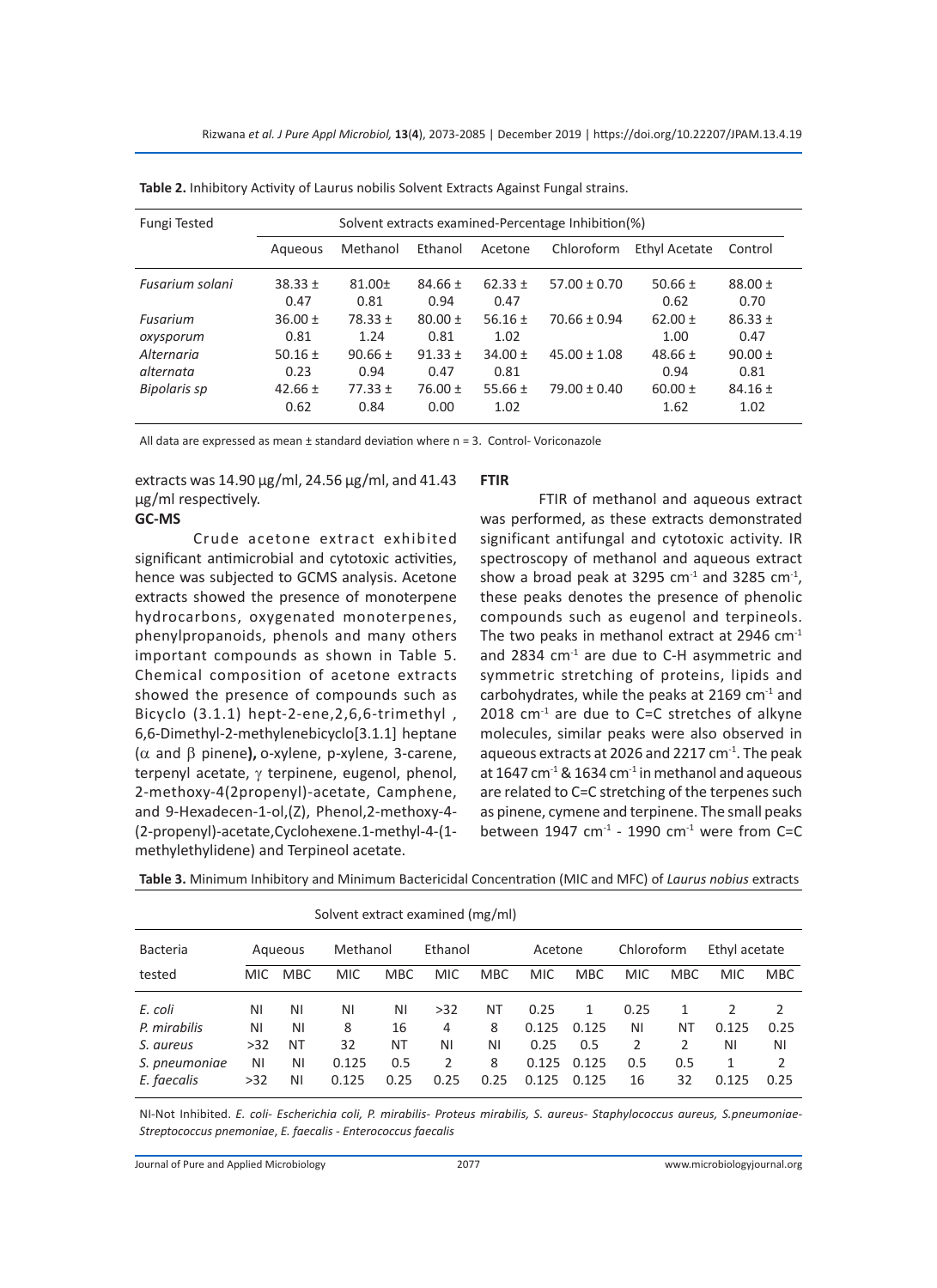asymmetric stretches of alkenes (Table 6,7 & Fig. 1,2).

# **DISCUSSION**

Extraction is the first step by which chemical compounds are obtained from plant material. In order to maximise the extraction of biologically active compounds, various solvents were screened in this study. Extraction yields significantly varied with different solvents. Methanol followed by ethanol and water gave higher yields than others. Therefore, the extraction yields increased with increasing polarity of the solvents, indicating that both, the extracting efficiency and extractable bioactive compounds favoured solvents with high polarity. Our findings

**Table 4.** Minimum Inhibitory and Minimum Fungicidal Concentration (MIC and MFC) of *Laurus nobius* extracts

| Solvent extract examined (mg/ml) |            |            |            |       |            |       |            |            |            |            |            |              |
|----------------------------------|------------|------------|------------|-------|------------|-------|------------|------------|------------|------------|------------|--------------|
| Fungi                            | Aqueous    |            | Methanol   |       | Ethanol    |       |            | Acetone    | Chloroform |            |            | Ethylacetate |
| tested                           | <b>MIC</b> | <b>MFC</b> | <b>MIC</b> | MFC.  | <b>MIC</b> | MFC.  | <b>MIC</b> | <b>MFC</b> | <b>MIC</b> | <b>MFC</b> | <b>MIC</b> | MFC.         |
| F. solani                        | >32        | ΝI         | 0.125      | 0.125 | 0.125      | 0.125 | 0.25       | 0.5        | 0.5        |            |            |              |
| F. oxysporum                     | ΝI         | ΝI         | 0.125      | 0.25  | 0.125      | 0.125 | 4          | 8          | 0.5        | 1          | 0.5        | 2            |
| A. alternata                     | 4          | 8          | 0.125      | 0.125 | 0.125      | 0.125 | >32        | ΝI         | 8          | 16         | 8          | 8            |
| Bipolaris sp.                    | 8          | 16         | 0.25       | 0.5   | 0.25       | 0.25  | 0.5        |            | 0.125      | 0.25       | 0.5        | 0.5          |

NI-Not Inhibited, *F. solani -Fusarium solani, F. oxysporum -Fusarium oxysporum, A. alternata -Alternaria alternata*

#### **Table 5.** GC-MS Analysis of *Laurus nobilis* Acetone Extract

| Name of Compound                                | Retention<br>time | Molecular<br>formula                   | Peak area<br>(% ) |
|-------------------------------------------------|-------------------|----------------------------------------|-------------------|
| 2,4-dichlorophenoxyacetic acid, methyl ester    | 5.061             | $C_{11}H_{12}Cl_{2}O_{3}$              | 1.293             |
| 2(Methoxycarbonyl)benzoic acid                  | 5.234             | $C_qH_8O_4$                            | 1.004             |
| Bicyclo (3.1.1) hept-2-ene, 2, 6, 6-trimethyl   | 6.359             | $C_{20}H_{32}$                         | 11.914            |
| Camphene                                        | 7.149             | $C_{10}H_{16}$                         | 0.434             |
| o-Xylene                                        | 7.606             | $C_{8}H_{10}$                          | 1.025             |
| p-Xylene                                        | 8.564             | $\mathsf{C}_8\mathsf{H}_{\mathsf{10}}$ | 0.931             |
| $\gamma$ -Terpinene                             | 31.485            | $C_{10}H_{16}$                         | 1.422             |
| Terpinyl acetate                                | 44.638            | $C_{12}H_{20}O_2$                      | 13.209            |
| 3 Carene                                        | 48.502            | $C_{10}H_{16}$                         | 1.020             |
| 6,6-Dimethyl-2-methylenebicyclo[3.1.1] heptane- | 54.372            | $C_{10}H_{16}$                         | 2.380             |
| Eugenol                                         | 56.045            | $C_{10}H_{12}O_2$                      | 2.031             |
| Phenol, 2-methoxy-4-(2-propenyl)-acetate        | 59.421            | $C_{12}H_{14}O_3$                      | 0.610             |
| Cyclohexene.1-methyl-4-(1-methylethylidene)     | 74.390            | $C_{10}H_{16}$                         | 3.010             |
| Terpineol, acetate                              | 75.641            | $C_{12}H_{20}O_{2}$                    | 5.511             |
| 1,8-cineole                                     | 76.523            | $C_{10}H_{18}O$                        | 6.313             |
| 1,2,3,4,5,6-Hexahydro-1,1,5,5-tetramethyl-2,4a- | 77.307            | $C_{15}H_{22}O$                        | 35.739            |
| methanonapthathalen-7(4aH)-one                  |                   |                                        |                   |
| 4a,7-Methano-4aH-naphth[1,8a-b]oxirene,         | 80.223            | $C_{15}H_{24}O$                        | 3.638             |
| octahydro - 4,4,8,8-tetramethyl                 |                   |                                        |                   |
| 2,5-Cyclohexadiene-1,4-dione,2,6-bis            | 81.447            | $C_{14}H_{20}O_{2}$                    | 2.474             |
| (1,1-dimethylethyl)-                            |                   |                                        |                   |
| 9-Hexadecen-1-ol, (Z)-                          | 82.181            | $C_{16}H_{32}O$                        | 0.986             |
| Oleyl alcohol                                   | 84.413            | $C_{18}H_{36}O$                        | 0.610             |
| Cyclopentadecanol                               | 86.107            | $C_{15}H_{30}O$                        | 1.221             |
| Ricinoleic acid                                 | 87.324            | $C_{18}H_{34}O_3$                      | 0.20              |

Journal of Pure and Applied Microbiology

2078 www.microbiologyjournal.org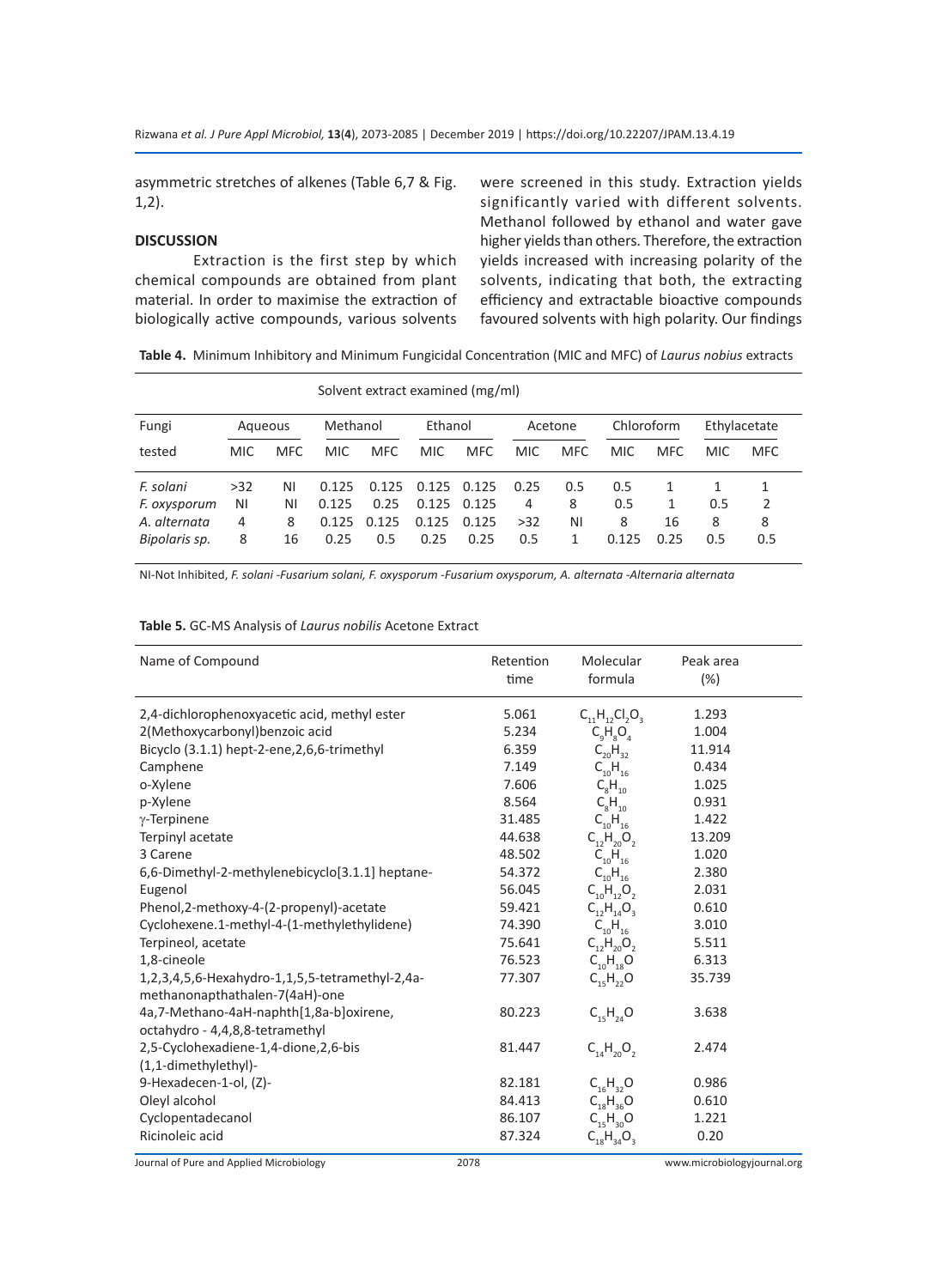are in agreement with previous reports which show that the extraction yields increased with increasing polarity of solvents $18,19$ . It is known that plants possess a wide variety of bioactive compounds, which exhibit different solubility properties with different solvents, hence screening with different solvent helps identify the most appropriate solvent for biological studies $19,20$ .

In the present study, bacterial isolates showed varied inhibitory activities against L. nobilis extracts, some isolates were significantly inhibited, while others responded poorly. In general, the Gram positive bacteria were inhibited with significant inhibition zones and exhibited low MIC values when compared to Gram negative bacteria. The two gram positive bacteria *S. pneumoniae* and *E. faecalis* showed least MIC values of 0.125 mg/ ml while *E. coli* was not inhibited at the highest test concentration of 32mg/ml. Similar to our findings, Malti and Amarouch, 2009 and Ramos *et al.*, (2012), reported that ethanolic extracts of L. nobilis extracts were potent in inhibiting the Gram positive bacteria than the Gram negative isolates $21,22$ .

The variation in the inhibition zones and MIC values shown by Gram positive and negative bacteria is attributed primarily to the chemical composition and morphology of the bacterial cell membrane. The pronounced antibacterial activity shown by Gram positive bacteria could be due to the peptidoglycan layer which is permeable to the hydrophobic compounds present in the extract<sup>23</sup>. The resistance shown by Gram negative bacteria could be due to the lipopolysaccharide layer present in the cell membrane. The outer membrane of Gram negative bacteria is made



**Fig. 1.** IR spectrum of aqueous extracts of *L. nobilis* leaves

| Table 6. FTIR spectrum of the aqueous extracts of |  |  |
|---------------------------------------------------|--|--|
| L. nobilis leaves                                 |  |  |

|                    | <b>Table 7.</b> FTIR spectrum of the methanol extracts of |
|--------------------|-----------------------------------------------------------|
| L. nobilis leaves. |                                                           |

| Peak values<br>(frequency, $cm^{-1}$ ) | Functional<br>group | Peak values<br>(frequency, $cm^{-1}$ ) | Functional<br>group              |
|----------------------------------------|---------------------|----------------------------------------|----------------------------------|
| 3285                                   | Hydrogen bond       | 3295                                   | Broad peak of OH stretch         |
|                                        | OH stretches        | 2946, 2834                             | Two peaks due to CH <sub>2</sub> |
| 2217                                   | $C=C$ stretching    |                                        | asymmetry stretching             |
| 2154                                   | $C=C$ stretching    |                                        | and symmetry stretching          |
| 2026                                   | $C=C$ stretch       | 2169                                   | $C\equiv C$ stretch              |
| 2018                                   | $C=C$ stretch       | 2018                                   | $C\equiv C$ stretch              |
| 1990                                   | C=C bending         | 1647                                   | $C\equiv C$ stretch              |
| 1966                                   | $C = C$ stretch     | 1449                                   | CH <sub>2</sub> streches         |
| 1947                                   | $C = C$ stretch     | 1111                                   | C-O stretches                    |
| 1634                                   | C=C Vibrations      | 1015                                   | C-O stretches                    |

Journal of Pure and Applied Microbiology 2079 www.microbiologyjournal.org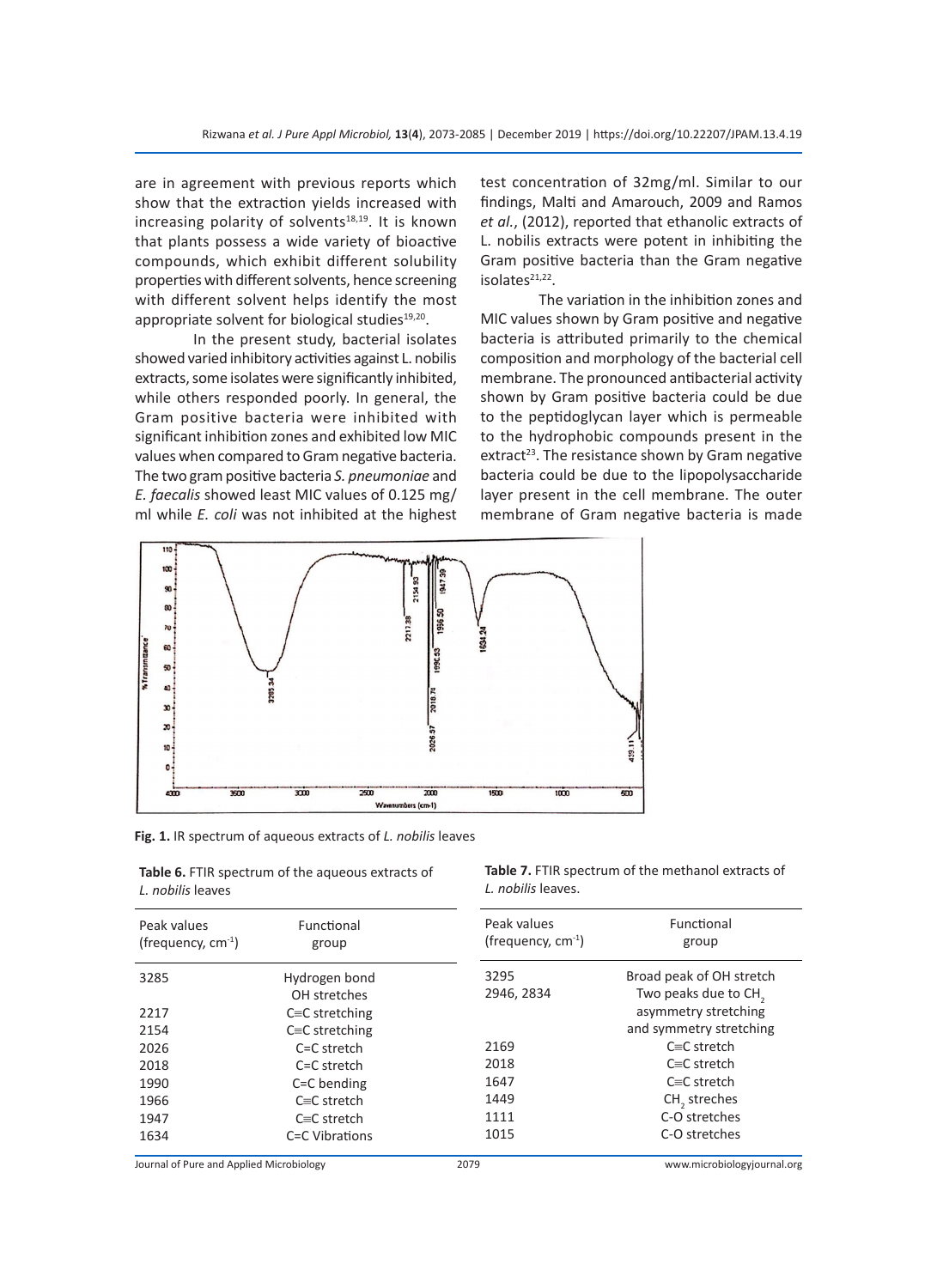up of tough and rigid lipopolysaccharide bilayer, with porins and uptake channels embedded in them, this kind of an arrangement is very efficient in resisting the entry of antimicrobial compounds24,25. According to Zgurskaya *et al.*, the lipopolysaccharide layer is rigid and impermeable to hydrophobic compounds. The porins restrict the entry of hydrophilic compounds while the multidrug transporter pumps help in extruding the bioactive compounds. Hence, together they serve as an excellent permeability barrier to antimicrobial compounds across the cell membrane<sup>26</sup>.

All the fungal isolates screened interestingly exhibited strong inhibition by methanol extracts. *Alternaria alternata* showed maximum inhibition with methanol extracts, its inhibition was quite close to the antifungal voriconazole, indicating the potency of the extracts. However, there are very few reports that show the inhibition of emerging fungal pathogens by *L. nobilis* solvent extracts., especially the pathogens used in the present study (*A. alternata, F. solani*, *F. oxysporum* and *C. gleosporoides).*

The potent antimicrobial activity shown by acetone, methanol and ethanol extracts in a variable manner against a wide array of microorganisms in this study could be attributed to the richness of phenolic compounds along with monoterpenes hydrocarbons and oxygenated monoterpenes. Based on the antimicrobial activity we can deduce that methanol and acetone were efficient in extracting phenols and terpenes, which was further authenticated by GCMS and FTIR findings shown in Table 5,6,7. According to Bakari *et al.*, phenolic compounds are more soluble in polar organic solvents than in non-polar solvents. They reported acetone as an efficient solvent to extract total phenols and flavonoid compounds<sup>19</sup>. Similarly, methanol and ethanol were reported as better solvents in extracting various phenolic compounds<sup>27</sup>. Recently promising antibacterial activity of *L. nobilis* extracts was reported by Fernandes *et al.*, and they attributed it to the presence of phenolic compounds, like flavonoids<sup>28</sup>. Therefore, variable inhibition of test isolates is due to their sensitivity towards the bioactive compounds present in the solvent extracts which is influenced by the polarity of the extracting solvent.

Phenolic compounds have the ability to interfere and inhibit the synthesis of peptidoglycan29, modify the hydrophobicity of the membrane30 and cause damage to the membrane structures $31$ . Though the exact mechanism and mode of action of phytochemicals on microbes is not fully understood. However, studies indicate that phytochemicals like terpenes and terpenoids are known to alter membrane integrity by causing expansion of the cytoplasmic membrane, changing the fatty acid composition, and hyperpolarization due to lowering of pH internally, thereby destabilizing the membrane leading to cell membrane disruption<sup>32,33</sup>. Furthermore, the interaction of phytocompounds causes inhibition



Journal of Pure and Applied Microbiology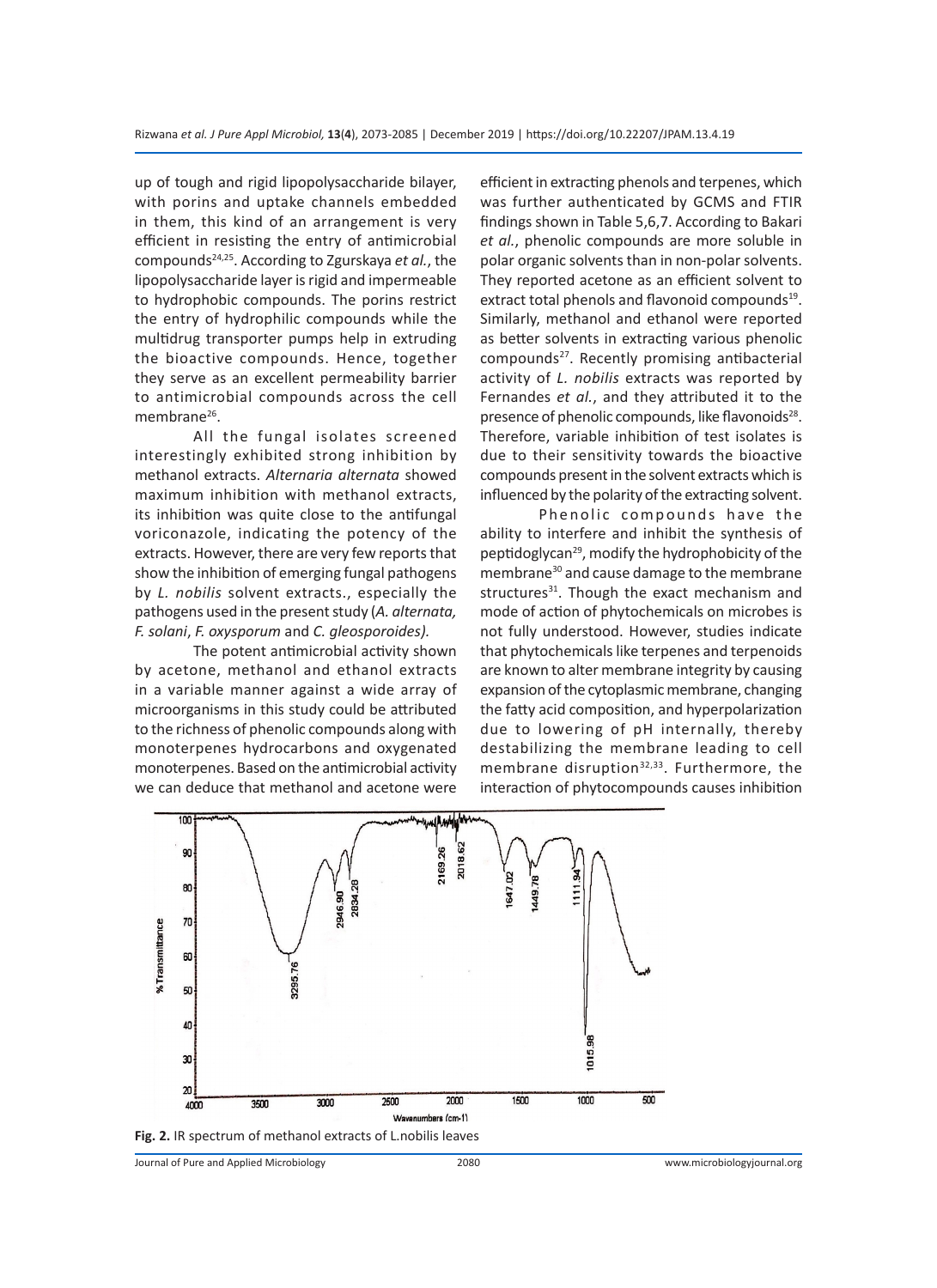of respiration and alters the permeability of cell membranes $31$ .

GCMS analysis of acetone extracts shows presence of compounds like  $\alpha$  pinene and β-pinene, 3 carene, terpinene, Terpinyl acetate 1,8-cineole,1,2,3,4,5,6-Hexahydro-1,1,5,5 tetramethyl-2,4a-methanonapthathalen-7(4aH) one and eugenol besides others. Interestingly, previous reports show the presence of all the above-mentioned compounds in various solvent extracts of *L. nobilis* and exhibited antimicrobial activity28. Recently Vardapetyan *et al.*, examined bay leaves from two different origins of South Caucasus (Armenia and Georgia). The ethanol extracts of the leaves from both regions showed the presence of o-Cymene, ג- pinene, and D-Limonene. However, the major component was 1,8-cineole, and minor quantities of acyclic and cyclic monoterpene phellandrene, γ terpinene, and camphene were present<sup>34</sup>. Similarly, 1,8-cineole, terpinyl acetate, linalool, R-pinene, and sabiene were identified as the major compounds in bay leaves growing in Spain and Italy<sup>35,36</sup>. These findings are in accordance with our results as most of the above listed chemical constituents were present in the extracts evaluated in our study, denoting the richness of the extracts of plants grown in Saudi Arabia.

Some studies have reported the presence of certain sesquiterpenes and guaianolides such as phellandrene, β-eudesmol, α-tocopherol, β-sitosterol and dehydrocostus lactone, which are missing in our findings $37,38$ . Recent studies have shown the influence of environmental factors on the presence/ absence of important bioactive components and secondary metabolites in plant extracts and oils. Among the various factors that are responsible for varied chemical composition are temperature, altitude, sunlight, soil conditions, and water<sup>39,40</sup>. There are reports which show that the concentrations of certain terpenes and phenols in bay leaves vary with different drying methods $36$ .

Most of the compounds like xylene, pinene, eugenol and terpeneine have shown antibacterial, and antifungal activity in previous reports. Monoterpenes hydrocarbons and oxygenated monoterpenes like  $\alpha$  pinene and β-pinene, 3 carene, terpinene and Terpinyl acetate possess excellent antimicrobial<sup>41,42</sup> and anticancer properties<sup>43</sup>. Pinenes ( $\alpha$  pinene and  $\beta$ -pinene) have shown antibacterial $43,44$  antifungal $45$ , antiviral $46$ and insecticidal properties $47$ . Similarly, eugenol has shown to exhibit antifungal<sup>48</sup>, antibacterial49, antibiofilm<sup>48,49</sup>, insecticidal<sup>50</sup>, anti-inflammatory<sup>51</sup>, and anticancer properties<sup>52</sup>. GCMS analysis of acetone extracts of *L. nobilis* in the present study revealed the presence of all the aforementioned compounds.

Significant cytotoxic activity recorded in this study could be attributed to the richness of phenolic compounds and terpenes present in





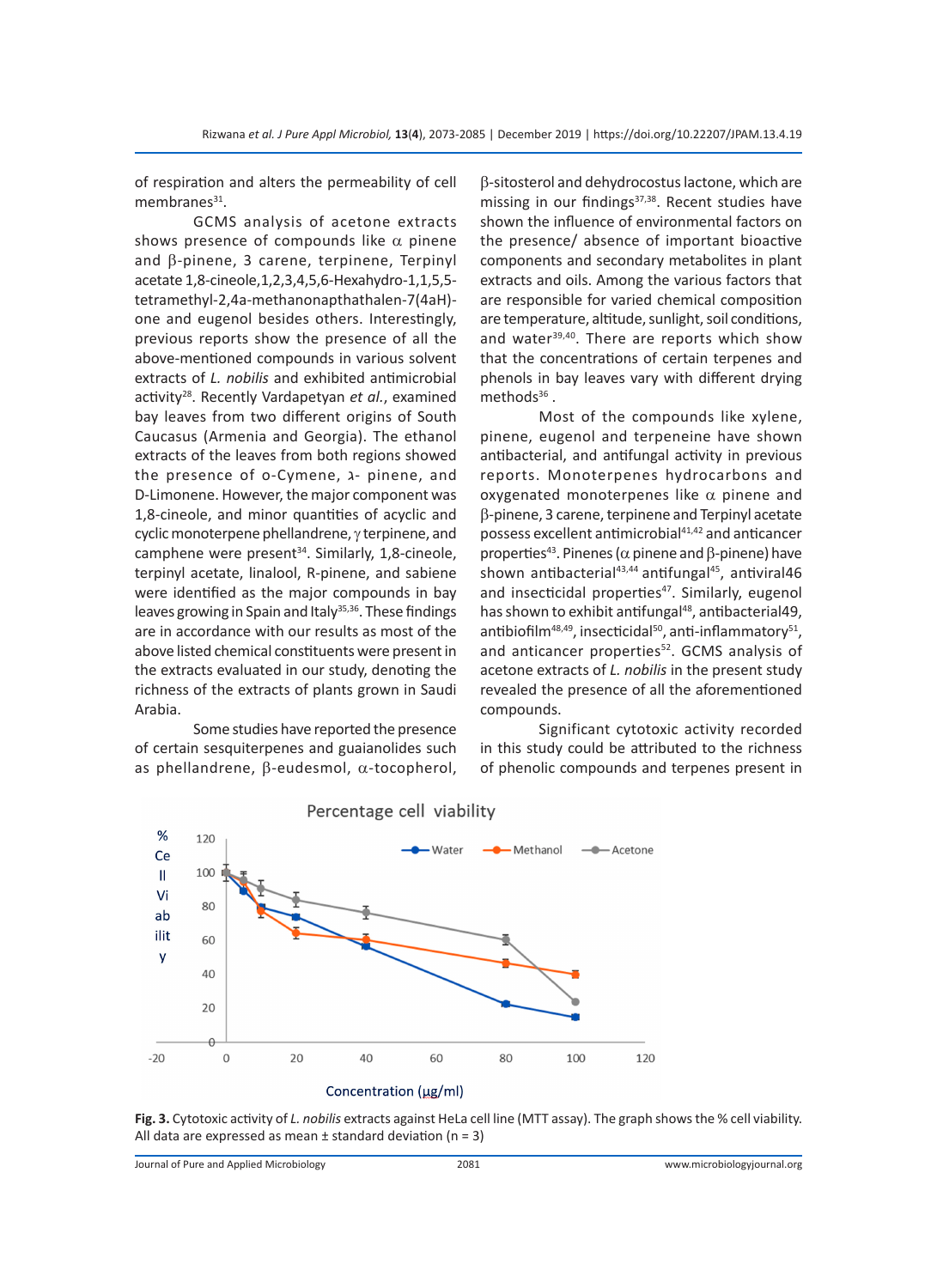methanol, ethanol and water extracts. As stated above, these solvents are excellent in extracting various phenols, flavonoids, terpenes, terpenoids and alkaloids, all of which are known for their antimicrobial, anti-inflammatory, antimutagenic and anticancer activities<sup>53</sup>. In fact, the presence of diverse terpenes and phenolic compounds present in the extracts actually prompted us to investigate their cytotoxic activities.

Plant derived compounds have different modes of action; however, most of them induce apoptosis without cytotoxic effect on normal cells<sup>54</sup> . Recently it was reported that in phenols, the number of substitutes in the OH-ring, increases its anti-proliferative and cytotoxic activities<sup>55</sup>. Similarly, terpenes, terpenoids, alkaloids and flavonoids induce cytotoxicity of breast cancer cells by activating the intrinsic pathway resulting in apoptosis<sup>55</sup>. Significant cytotoxic and antitumor activity of methanol and aqueous extracts of *L. nobilis* leaves towards a number of cancer cell lines, like NCI-H460-lung cancer cells, cervical carcinoma, HCT15-colon carcinoma, breast adenocarcinoma and HepG2 -hepatocellular carcinoma have been reported earlier. High amounts of phenols and flavanols were responsible for the activity $56$ . Similary, Berrington and Lall, reported acetone extracts of *L. nobilis* to inhibit HeLa cells strongly with an IC<sub>50</sub> values of 34.46  $\pm$  0.48µg/mL<sup>57</sup>. Our results are in agreement with the all the abovementioned findings as phenolic compounds, flavanones and terpenes were present in the extracts screened and could have contributed to the promising cytotoxic activity.

# **CONCLUSION**

Our findings clearly show the presence of diverse phytochemicals in bay leaves grown in Saudi Arabia. The significant antimicrobial and cytotoxicity could be attributed to phenolic compounds along with Terpenes. Since drugs derived from plants are less toxic, cheaper, and with negligible side effects, they would serve as an excellent alternative to antimicrobial and chemotherapeutic drugs. Recently, several herbal extracts have been approved by FDA for clinical trials. An IC<sub>50</sub> that is lower than 30 $\mu$ g/ml is considered a very strong cytotoxic agent (American National Cancer Institute). The  $IC_{50}$  of some extracts in our study was lower than this limit.

Keeping in mind their significant antibacterial, antifungal, and anticancer activities, they can serve as potential candidate for pharmaceutical industry.

# **ACKNOWLEDGEMENTS**

This research project was supported by a Deanship of Scientific Research, King Saud University, Saudi Arabia. The authors would like to extend their sincere appreciation for funding this work.

# **CONFLICTS OF INTEREST**

The authors declare that there is no conflict of interest.

# **FUNDING**

None.

# **AUTHORS' CONTRIBUTION**

HR designed the experimental work. NNA and NMSM carried out the experimental work. HR, NNA and NA analyzed the GCMS and IR analysis. GA assisted in analyzing the Cytotoxicity results. HR wrote the manuscript. NA reviewed and edited the manuscript.

#### **DATA AVAILABILITY**

The data that support the findings of this study are available with the corresponding author

# **ETHICS STATEMENT**

No animal or human subjects were involved in the work related to this manuscript.

#### **REFERENCES**

- 1. Collenette S. In: Checklist of botanical species in Saudi Arabia. West Sussex (UK), International Asclepiad Society., 1998: pp.78.
- 2. Al-Mutairi K., Al-Shami S.A., Khorshid Z., Moawed M.M. Floristic diversity of Tabuk province, North Saudi Arabia. *J. Anim. Plant. Sci.*, 2016; **26**: 1019–1025.
- 3. Peris I., Blazquez M.A. Comparative GC-MS Analysis of Bay Leaf (*Laurus nobilis* L.) Essential Oils in Commercial Samples. *Int. J. of Food Prop.*, 2015; **18**: 757–762. https://doi.org/10.1080/10942912.2014.906451
- 4. Speroni E., Cervellati R., Dall Acqua S., Guerra M.C., Greco E., Govoni P. *et al*., Gastroprotective Effect and Antioxidant Properties of Different *Laurus nobilis* L. Leaf Extracts. *J. Med. Food.*, 2011; **14**: 499-504. https:// doi.org/10.1089/jmf.2010.0084
- 5. Aqili Khorasani M.S. Collection of drugs (Material Media) In: Enqelab-e-Eslami Publishing and Educational Organization, Teheran, Iran. 1992: pp. 624–630.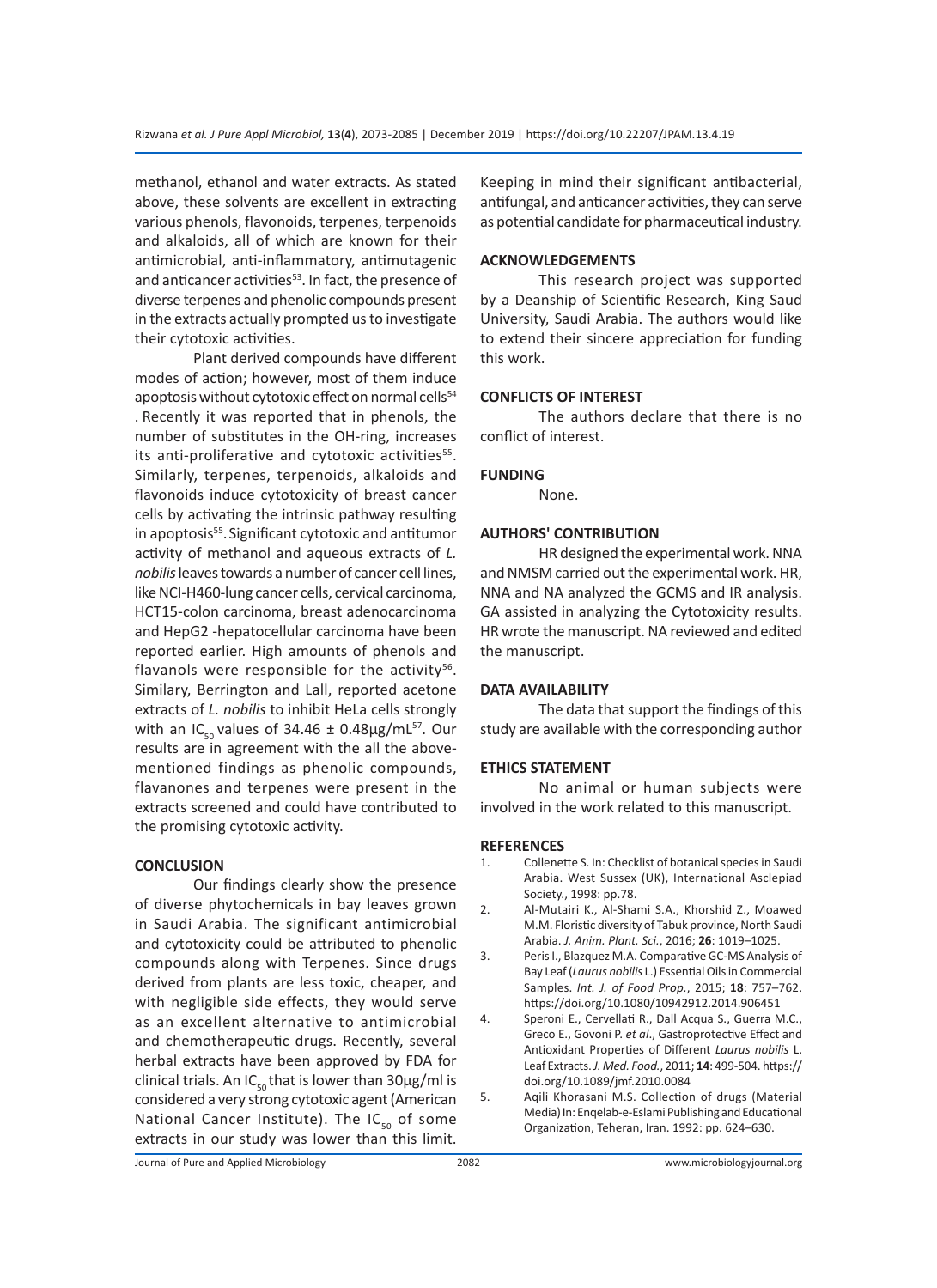- 6. Sayyah M., Saroukhani G., Peirovi A., Kamalinejad M. Analgesic and anti-inflammatory activity of the leaf essential oil of *Laurus nobilis* Linn. *Phytother. Res.*, 2003; **17**: 733-736. https://doi.org/10.1002/ptr.1197
- 7. Dall Acqua S., Cervellati R., Speroni E., Costa S., Guerra M.C., Stella L. *et al*., Phytochemical Composition and Antioxidant Activity of *Laurus nobilis* L*.* Leaf Infusion. *J. Med. Food.*, 2009; **12**: 869-876. https:// doi.org/10.1089/jmf.2008.0119
- 8. Chaudhry N.M.A., Tariq P. Bactericidal activity of black pepper, bay leaf, aniseed, and coriander against oral isolates. *Pak. J. Pharma. Sci.*, 2006; **19**: 214–218.
- 9. Qnais E.Y., Abdulla F.A., Kaddumi E.G., Abdalla S.S. Antidiarrheal activity of *Laurus nobilis L*. leaf extract in rats. *J. Med. Food.*, 2012; **15**: 51–57. https://doi. org/10.1089/jmf.2011.1707
- 10. Abu-Dahab R., Kasabri V., Afifi F.U. Evaluation of the volatile oil composition and antiproliferative activity of *Laurus nobilis* L. (Lauraceae) on breast cancer cell line models. *Rec. Nat. Prod.*, 2014; **8**: 136–147.
- 11. Do Q. D., A.E. Angkawijaya., P.L., Tran-Nguyen *et al.*, "Effect of extraction solvent on total phenol content, total flavonoid content, and antioxidant activity of *Limnophila aromatica*, *J. Food. Drug. Anal.*,2014; **22**: 296–302. https://doi.org/10.1016/j.jfda.2013.11.001
- 12. NCCLS. Methods for dilution: antimicrobial susceptibility test for bacteria that grow aerobically M-7-A5. 5th ed. Vol. 20. Wayne PA: NCCLS; National Committee for Clinical Laboratory Standards 2000, pp. 2.
- 13. Dhiman R., Aggarwal N., Aneja K.R., Kaur M. *In vitro*  antimicrobial activity of spices and medicinal herbs against selected microbes associated with juices. *Int. J. Microbiol.*, 2016; **10**: 170–180.
- 14. Clinical and Laboratory Standards Institute (CLSI). Performance standards for antimicrobial susceptibility testing. 26th ed. Wayne: CLSI; 2016.
- 15. Clinical and Laboratory Standards Institute (CLSI). Reference Method for Broth Dilution Antifungal Susceptibility Testing of Filamentous Fungi.3rd Edition. document M38-A2. Wayne: Clinical and Laboratory Standards Institute; 2017
- 16. Tavichakorntrakool R., Lulitanond A., Sangka A., Sungkeeree S., Weerapreeyakul N. Antibacterial activity and bioactive compounds of 50% hydroethanolic extract of *Alpinia zerumbet* (Pers.) B.L. Burtt & R.M. Sm. *Asian. Pac. J. Trop. Biomed.*, 2019; **9**: 204-208. https://doi.org/10.4103/2221-1691.259000
- 17. Zhi-Dong L.V., Liu X.P., Zhao W.J., Dong Q., Li F.N., Wang H.B. *et al*., Curcumin Induces Apoptosis in Breast Cancer Cells and Inhibits Tumour Growth *In vitro* and In Vivo. *Int. J. Clin. Exp. Pathol.*, 2014; **7**: 2818-2824.
- 18. Truong D.H., Nguyen D.H., Anh Ta N.T., Bui A.V., Do T.H., Nguyen H.C. Evaluation of the Use of Different Solvents for Phytochemical Constituents, Antioxidants, and In Vitro Anti-Inflammatory Activities of Severinia buxifolia. *J. Food. Qual.*, 2019; Article ID 8178294, 9 pages. https://doi.org/10.1155/2019/8178294
- 19. Bakari S., Daoud A., Felhi S., Smaoui S., Gharsallah N., Kadri A. Proximate analysis, mineral composition, phytochemical contents, antioxidant and antimicrobial activities and GC-MS investigation of various solvent

extracts of cactus cladode. *Food. Sci. Technol.*, 2017; **37**: 286-293. https://doi.org/10.1590/1678- 457x.20116

- 20. Abarca-Vargas R., Malacara C.F.P., Petricevich V.L. Characterization of Chemical Compounds with Antioxidant and Cytotoxic Activities in *Bougainvillea x buttiana* Holttum and Standl, (var. Rose) Extracts. *Antioxidants*, 2016; **5**: 45. https://doi.org/10.3390/ antiox5040045
- 21. C. Ramos B., Teixeira I., Batista O., Matos, C., Serrano N.R., Neng J.M.F., Nunes N.M.L., Marques A. Antioxidant and antibacterial activity of essential oil and extracts of bay laurel *Laurus nobilis* Linnaeus (Lauraceae) from Portugal, *Nat. Prod. Res.*, 2012., **26**: 518-529. https://doi.org/10.1080/14786419.2010.53 1478
- 22. Malti J.E. and Amarouch H. Antibacterial effect, histological impact and Oxidative stress studies from *Laurus nobilis* extract. *J. Food Qual.*,2009., **32**: 190–208. https://doi.org/10.1111/j.1745-4557.2009.00245.x
- 23. Ramesh kumar K. B., George V., Shiburaj S. Chemical composition and antibacterial activity of the leaf oil of *Cinnamomum chemungianum* Mohan & Henry, 2007; **19**(1): 98-100. https://doi.org/10.1080/10412905.20 07.9699238
- 24. Delcour A.H. Outer membrane permeability and antibiotic resistance. *Biochim Biophys Acta*, *Proteins Proteomics*, 2009; **1794**: 808–816. https://doi. org/10.1016/j.bbapap.2008.11.005
- 25. Nikaido H. Molecular basis of bacterial outer membrane permeability revisited. *Microbiol Mol Biol Rev*: *MMBR*, 2003; **67**: 593–656. [PubMed: 14665678]. https://doi.org/10.1128/MMBR.67.4.593-656.2003
- 26. Zgurskaya H.I., Lopez C.A., Gnanakaran S. Permeability Barrier of Gram-Negative Cell Envelopes and Approaches To Bypass It. *ACS Infect. Dis*., 2015 ; **1**: 512– 522. https://doi.org/10.1021/acsinfecdis.5b00097
- 27. Siddhuraju P., and Becker, K. Antioxidant Properties of Various Solvent Extracts of Total Phenolic Constituents from Three Different Agroclimatic Origins of Drumstick Tree (*Moringa oleifera* Lam.) Leaves. *J. Agri. Food. Chem.*, 2003; **51**: 2144-2155. https://doi.org/10.1021/ if020444+
- 28. Fernandez N.J., Natalia Damiani, Enrique Arturo Podaza, Josefa Fabiana Martucci,Diana Fasce, Federico Quiroz, Pablo Ezequiel Meretta, Silvina Quintana, Martin Javier Eguaras,Liesel Brenda Gende. *Laurus nobilis* L. Extracts against *Paenibacillus larvae*: Antimicrobial activity, antioxidant capacity, hygienic behavior and colony strength. *Saudi Journal of Biological Sciences*, 2019; **26**: 906–912. https://doi. org/10.1016/j.sjbs.2018.04.008
- 29. Ogunlana E.O., Hoeglund S., Onawunmi G., Skoeld, O. Effects of lemongrass oil on the morphological characteristics and peptidoglycan synthesis of *Escherichia coli* cells. *Microbios.*, 1987; **50**: 43–59.
- 30. Turi M., Turi E., Koljalg S., Mikelsaar M. Influence of aqueous extracts of medicinal plants on surface hydrophobicity of *Escherichia coli* strains of different origin. *APMIS*, 1997; **105**: 956–962. https://doi. org/10.1111/j.1699-0463.1997.tb05107.x
- 31. Cox S.D., Mann C.M., Markham J.L., Bell H.C., Gustafson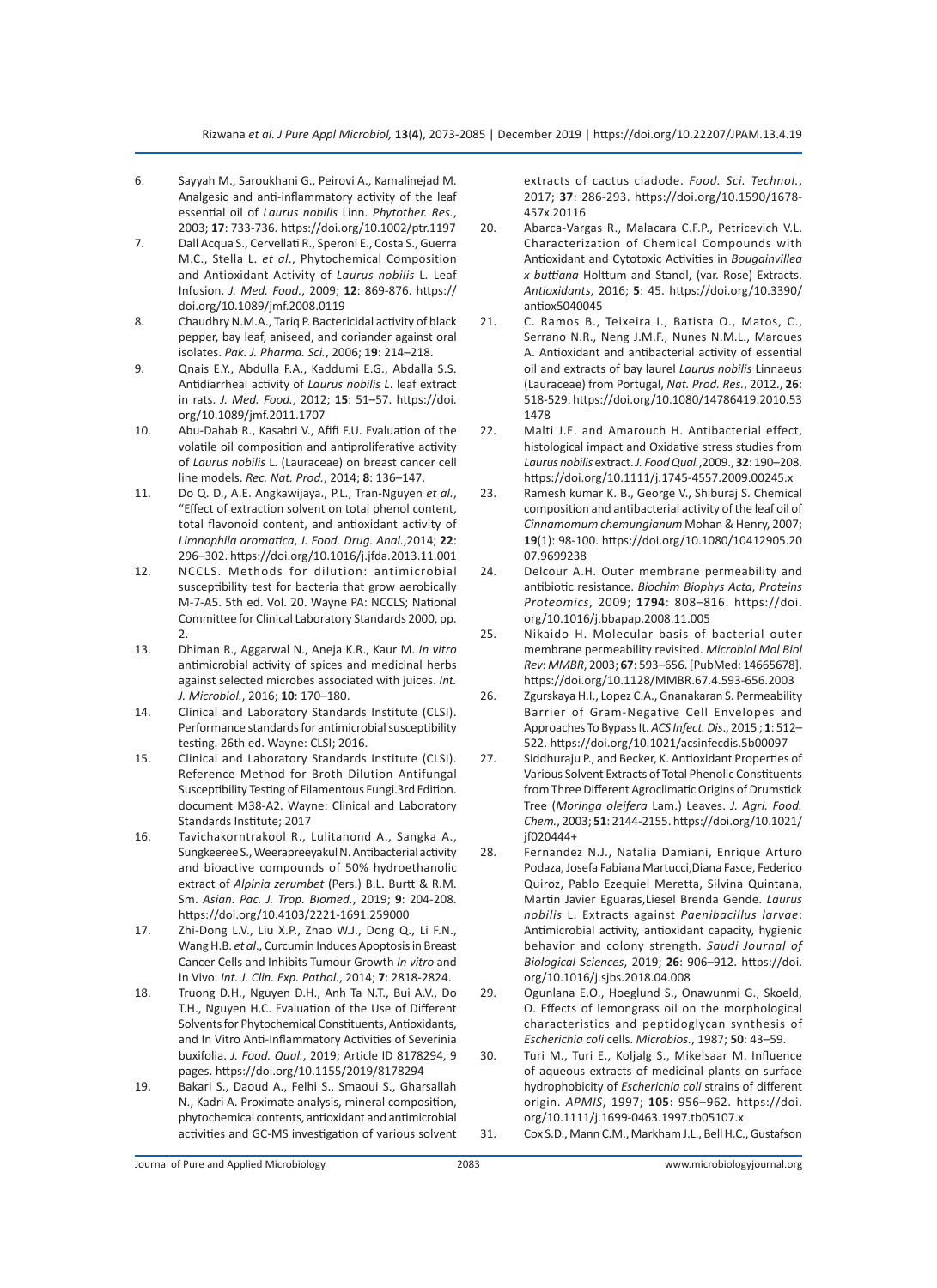J.E., Warmington J.R. *et al*., The mode of antimicrobial action of the essential oil of *Melaleuca alternifolia* (tea tree oil). *J. Appl. Microbiol.*, 2000; **88**: 170-175. https:// doi.org/10.1046/j.1365-2672.2000.00943.x

- 32. Ultee A., Bennik M.H., Moezelaar R. The phenolic hydroxyl group of carvacrol is essential for action against the food-borne pathogen *Bacillus cereus*. *Appl. Environ. Microbiol.*, 2002; **68**: 1561–1568. https://doi. org/10.1128/AEM.68.4.1561-1568.2002
- 33. Cristani M., Arrigo D.M., Mandalari G., Castelli F., Sarpietro M.G., Micieli D. *et al*., Interaction of Four Monoterpenes Contained in Essential Oils with Model Membranes: Implications for their Antibacterial Activity. *J. Agric. Food Chem.*, 2007; **55**: 6300-6308. https://doi.org/10.1021/jf070094x
- 34. Vardapetyan H., Tiratsuyan S., Hovhannisyan A., Rukhkyan M., Hovhannisyan D. Phytochemical composition and biological activity of *Laurus nobilis* L*.* leaves collected from two regions of South Caucasus. *J. Exp. Biol. Agri. Sci.*, 2013; **1**: 45–51.
- 35. Consuelo D.M.M., Soledad P.C.M., Dolores C.M. Effect of drying method on the volatiles in bay leaf (*Laurus nobilis* L). *J. Agric. Food. Chem.*, 2002; **50**: 4520–4524. https://doi.org/10.1021/jf011573d
- 36. Pacificoa S., Gallicchio M., Lorenz P., Potenza N., Galasso S., Marciano S *et al*., Apolar *Laurus nobilis* Leaf Extracts Induce Cytotoxicity and Apoptosis Towards Three Nervous System Cell Lines. *Food. Chem. Toxicol.*, 2013; **62**: 628-637. https://doi.org/10.1016/j. fct.2013.09.029
- 37. Verdian-R.M., Hadjiakhoondi A. Essential oil composition of *Laurus nobilis* L. of different growth stages growing in Iran. *Z.Naturforsch. C.*, 2008; **63**: 785–788. https://doi.org/10.1515/znc-2008-11-1201
- 38. Ouchikh O., Chahed T., Ksouri R., Taarit M.B., Faleh H., Abdelly C., Kchouk E.M. *et al*., The Effects of Extraction Method on the Measured Tocopherol Level and Antioxidant Activity of *L. nobilis* Vegetative Organs. *J. Food Comp. Anal.*, 2011; **24**: 103-110. https://doi. org/10.1016/j.jfca.2010.04.006
- 39. Sampaio B.L., Edrada-Ebel R.A., Da Costa F.B. Effect of the environment on the secondary metabolic profile of *Tithonia diversifolia*: a model for environmental metabolomics of plants. Scientific Reports*,* 2016; **6**: 29265. https://doi.org/10.1038/srep29265
- 40. Liu W., Yin D., Li N., Hou X., Wang D.,Li D. *et al*., Influence of Environmental Factors on Active Substance Production and Antioxidant Activity in *Potentilla fruticosa* L. and its Quality Assessment. *Scientific Reports*, 2016; **6**: 28591. https://doi. org/10.1038/srep28591
- 41. Chen J., Jiang Q.D., Chai Y.P., Zhang H., Peng P., Yang, X.X. Natural terpenes as penetration enhancers for transdermal drug delivery. *Molecules*, 2016; **12**: 1709. https://doi.org/10.3390/molecules21121709
- 42. Bhatti H.N.,Khan S.S., Khan A., Rani M., Ahmad V.U., Choudhary M.I. Biotransformation of monoterpenoids and their antimicrobial activities. *Phytomedicine*, 2014; **21**: 1597–1626. https://doi.org/10.1016/j. phymed.2014.05.011
- 43. Guesmi F., Prasad S., Tyagi A.K., Landoulsi A. Antinflammatory and anticancer effects of terpenes

from oily fractions of *Teucruim alopecurus*, blocker of IκBα kinase, through downregulation of NF-κB activation, potentiation of apoptosis and suppression of NF-κB-regulated gene. *Biomed*. *Pharmacother*., 2017; **95**: 1876-1885 https://doi.org/10.1016/j. biopha.2017.09.115

- 44. Koo H., Pearson S.K., Scott-Anne K., Abranches J., Cury J.A., Rosalen P.L., Park Y., Marquis R.E., Bowen W.H. Effects of apigenin and tt-farnesol on glucosyltransferase activity, biofilm viability and caries development in rats. *Oral Microbiol. Immunol.*, 2002; **17**: 337–343. https://doi.org/10.1034/j.1399- 302X.2002.170602.x
- 45. Zore G.B., Thakre A.D., Jadhav S., Karuppayil S.M. Terpenoids inhibit *Candida albicans* growth by affecting membrane integrity and arrest of cell cycle. *Phytomedicine*, 2011; **18**: 1181–1190. https://doi. org/10.1016/j.phymed.2011.03.008
- 46. Yang Z., Wu N., Zu Y., Fu Y. Comparative anti-infectious bronchitis virus (IBV) activity of  $(\beta)$ -pinene: Effect on nucleocapsid (N) protein. *Molecules*, 2011; **16**: 1044– 1054. https://doi.org/10.3390/molecules16021044
- 47. Albuquerque M.R.J.R., Costa S.M.O., Bandeira P.N., Santiago G.M.P. Andrade-Neto M., Silveira E.R., Pessoa O.D.L. Nematicidal and larvicidal activities of the essential oils from aerial parts of *Pectis oligocephala* and *Pectis apodocephala* Baker. *Ann. Braz. Acad. Sci.*, 2007; **79**: 209–213. https://doi.org/10.1590/S0001- 37652007000200003
- 48. de Paula S.B., Bartelli T.F., Di Raimo V., Santos J. P., Morey A.T., Bosini M.A., Nakamura C.V., Yamauchi L.M., Y. Ogatta S.F. Effect of Eugenol on Cell Surface Hydrophobicity, Adhesion, and Biofilm of *Candida tropicalis* and *Candida dubliniensis* Isolated from Oral Cavity of HIV-Infected Patients. Evid-Based. Compl. *Alt. Med.*, 2014; Article ID 505204, 8 pages. https:// doi.org/10.1155/2014/505204
- 49. Kim Y.G., Lee J.H., Gwon G., Kim S., Park J.G., Lee J. Essential Oils and Eugenols Inhibit Biofilm Formation and the Virulence of *Escherichia coli* O157:H7. *Sci. Rep.*, 2016; **6**: 36377. https://doi.org/10.1038/srep36377
- 50. Ajayi O.E., Appel A.G., Fadamiro H.Y. Fumigation Toxicity of Essential Oil Monoterpenes to *Callosobruchus maculatus* (Coleoptera: Chrysomelidae: Bruchinae. *J. Ins.*, 2014; Article ID 917212, 7 pages
- 51. Magalhaes C.B., Riva D.R., De Paula L., Brando-Lima A., Koatz V.L., Leal-Cardoso J.H., Zin W.A., Faffe D.S. *In vivo* anti-inflammatory action of eugenol on lipopolysaccharide-induced lung injury. *J. Appl. Physiol.*, 2010; **108**: 845-51. https://doi.org/10.1152/ japplphysiol.00560.2009
- 52. Manikandan P., Vinothini G., Priyadarsini V.R., Prathiba D., Nagini S. Eugenol inhibits cell proliferation via NFκB suppression in a rat model of gastric carcinogenesis induced by MNNG. Invest. *New Drugs*, 2011; **29**: 110–117. https://doi.org/10.1007/s10637-009-9345-2
- 53. Panche A. N., Diwan A.D., Chandra S. R. Flavonoids: an overview. *J. Nutri. Sci.*,2016; **5** (e47): page 1 - 15. https://doi.org/10.1017/jns.2016.41
- 54. Gomes C.A., Cruz G.D.T., Andrade J.L., Milhazes N., Borges F., Marques M.P.M. Anticancer activity of phenolic acids of natural or synthetic origin: a

Journal of Pure and Applied Microbiology